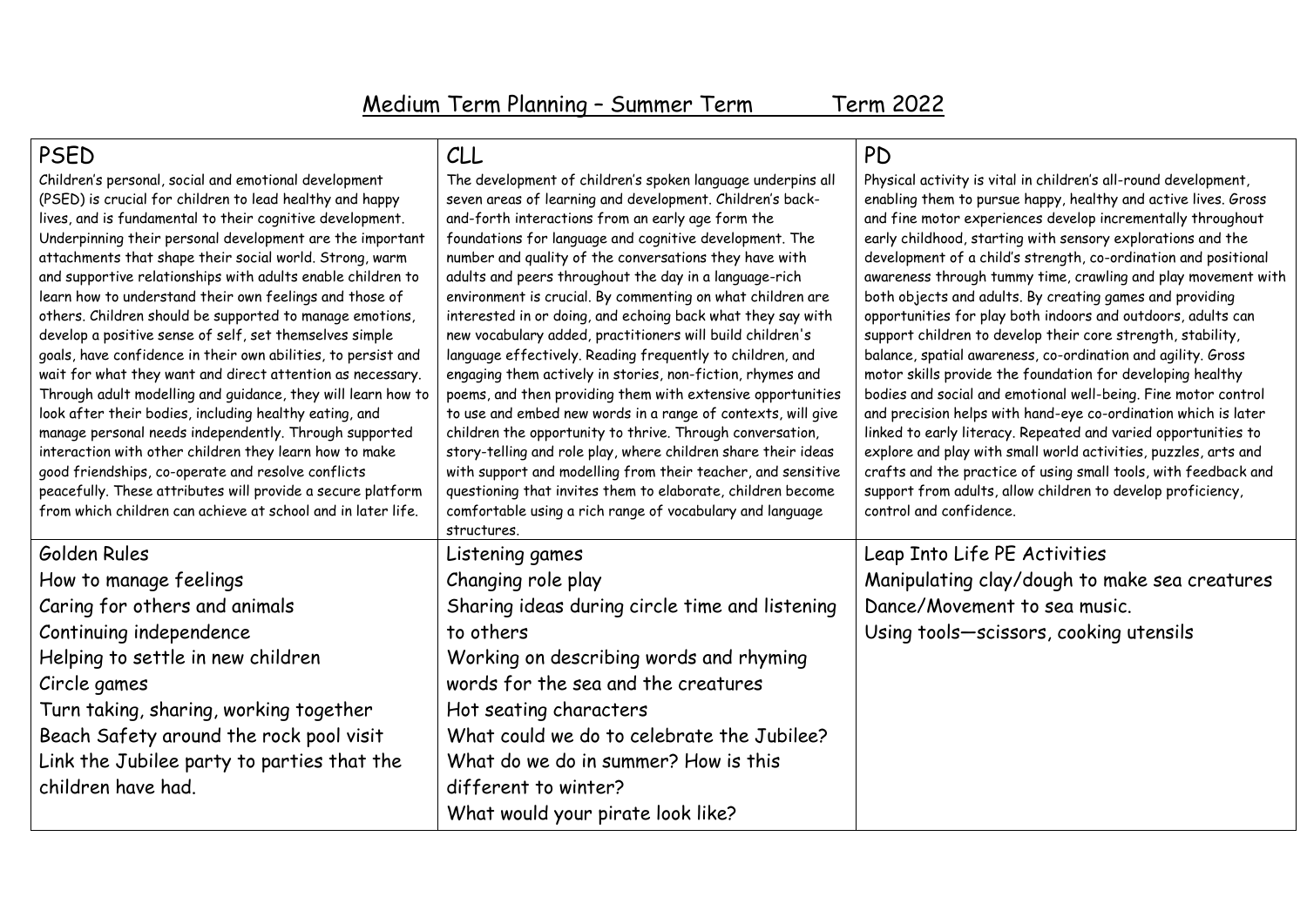|                                                                                                                                                                                                                                                                                                                                                                                                                                                                                                                                                                                                                                                                                                                                                                                                                          | M                                                                                                                                                                                                                                                                                                                                                                                                                                                                                                                                                                                                                                                                                                                                                                                                                                                                                                                                                                                                                                                                                                                               | <b>UW</b>                                                                                                                                                                                                                                                                                                                                                                                                                                                                                                                                                                                                                                                                                                                                                                                                                                             | EAAD                                                                                                                                                                                                                                                                                                                                                                                                                                                                                                                                                                                                                                                                                              |
|--------------------------------------------------------------------------------------------------------------------------------------------------------------------------------------------------------------------------------------------------------------------------------------------------------------------------------------------------------------------------------------------------------------------------------------------------------------------------------------------------------------------------------------------------------------------------------------------------------------------------------------------------------------------------------------------------------------------------------------------------------------------------------------------------------------------------|---------------------------------------------------------------------------------------------------------------------------------------------------------------------------------------------------------------------------------------------------------------------------------------------------------------------------------------------------------------------------------------------------------------------------------------------------------------------------------------------------------------------------------------------------------------------------------------------------------------------------------------------------------------------------------------------------------------------------------------------------------------------------------------------------------------------------------------------------------------------------------------------------------------------------------------------------------------------------------------------------------------------------------------------------------------------------------------------------------------------------------|-------------------------------------------------------------------------------------------------------------------------------------------------------------------------------------------------------------------------------------------------------------------------------------------------------------------------------------------------------------------------------------------------------------------------------------------------------------------------------------------------------------------------------------------------------------------------------------------------------------------------------------------------------------------------------------------------------------------------------------------------------------------------------------------------------------------------------------------------------|---------------------------------------------------------------------------------------------------------------------------------------------------------------------------------------------------------------------------------------------------------------------------------------------------------------------------------------------------------------------------------------------------------------------------------------------------------------------------------------------------------------------------------------------------------------------------------------------------------------------------------------------------------------------------------------------------|
| It is crucial for children to develop a life-<br>long love of reading. Reading consists of<br>two dimensions: language comprehension<br>and word reading. Language comprehension<br>(necessary for both reading and writing)<br>starts from birth. It only develops when<br>adults talk with children about the world<br>around them and the books (stories and<br>non-fiction) they read with them, and<br>enjoy rhymes, poems and songs together.<br>Skilled word reading, taught later, involves<br>both the speedy working out of the<br>pronunciation of unfamiliar printed words<br>(decoding) and the<br>speedy recognition of familiar printed<br>words. Writing involves transcription<br>(spelling and handwriting) and composition<br>(articulating ideas and structuring them in<br>speech, before writing). | Developing a strong grounding in number is essential so that<br>all children develop the necessary building blocks to excel<br>mathematically. Children should be able to count<br>confidently, develop a deep understanding of the numbers<br>to 10, the relationships between them and the patterns<br>within those numbers. By providing frequent and varied<br>opportunities to build and apply this understanding - such<br>as using manipulatives, including small pebbles and tens<br>frames for organising counting - children will develop a<br>secure base of knowledge and vocabulary from which<br>mastery of mathematics is built. In addition, it is important<br>that the curriculum includes rich opportunities for children<br>to develop their spatial reasoning skills across all areas of<br>mathematics including shape, space and measures. It is<br>important that children develop positive attitudes and<br>interests in mathematics, look for patterns and<br>relationships, spot connections, 'have a go', talk to adults<br>and peers about what they notice and not be afraid to make<br>mistakes. | Understanding the world involves quiding<br>children to make sense of their physical world<br>and their community. The frequency and range<br>of children's personal experiences increases<br>their knowledge and sense of the world<br>around them -from visiting parks, libraries<br>and museums to meeting important members<br>of society such as police officers, nurses and<br>firefighters. In addition, listening to a broad<br>selection of stories, non-fiction, rhymes and<br>poems will foster their<br>understanding of our culturally, socially,<br>technologically and ecologically diverse world.<br>As well as building important knowledge, this<br>extends their familiarity with words that<br>support understanding across domains.<br>Enriching and widening children's vocabulary<br>will support later reading comprehension. | The development of children's<br>artistic and cultural awareness<br>supports their imagination and<br>creativity. It is important that<br>children have regular<br>opportunities to engage with the<br>arts, enabling them to explore and<br>play with a wide range of media<br>and materials. The quality and<br>variety of what children see, hear<br>and participate in is crucial for<br>developing their understanding,<br>self-expression, vocabulary and<br>ability to communicate through<br>the arts. The frequency,<br>repetition and depth of their<br>experiences are fundamental to<br>their progress in interpreting and<br>appreciating what they hear,<br>respond to and observe. |
| <b>Writing Postcards</b>                                                                                                                                                                                                                                                                                                                                                                                                                                                                                                                                                                                                                                                                                                                                                                                                 | Counting skills and subitising                                                                                                                                                                                                                                                                                                                                                                                                                                                                                                                                                                                                                                                                                                                                                                                                                                                                                                                                                                                                                                                                                                  | Sea creatures, seashore, the                                                                                                                                                                                                                                                                                                                                                                                                                                                                                                                                                                                                                                                                                                                                                                                                                          | Painting sea creatures                                                                                                                                                                                                                                                                                                                                                                                                                                                                                                                                                                                                                                                                            |
| <b>Weekly News</b>                                                                                                                                                                                                                                                                                                                                                                                                                                                                                                                                                                                                                                                                                                                                                                                                       | Showing numbers in a range of ways -                                                                                                                                                                                                                                                                                                                                                                                                                                                                                                                                                                                                                                                                                                                                                                                                                                                                                                                                                                                                                                                                                            | Beach, plants, rock pools                                                                                                                                                                                                                                                                                                                                                                                                                                                                                                                                                                                                                                                                                                                                                                                                                             | Save the sea posters                                                                                                                                                                                                                                                                                                                                                                                                                                                                                                                                                                                                                                                                              |
| Stories about the Sea                                                                                                                                                                                                                                                                                                                                                                                                                                                                                                                                                                                                                                                                                                                                                                                                    | Numicon, fingers objects etc                                                                                                                                                                                                                                                                                                                                                                                                                                                                                                                                                                                                                                                                                                                                                                                                                                                                                                                                                                                                                                                                                                    | Sorting pebbles, stones, materials                                                                                                                                                                                                                                                                                                                                                                                                                                                                                                                                                                                                                                                                                                                                                                                                                    | Music-singing sea songs.                                                                                                                                                                                                                                                                                                                                                                                                                                                                                                                                                                                                                                                                          |
| Writing own stories.                                                                                                                                                                                                                                                                                                                                                                                                                                                                                                                                                                                                                                                                                                                                                                                                     | Number bonds to 10                                                                                                                                                                                                                                                                                                                                                                                                                                                                                                                                                                                                                                                                                                                                                                                                                                                                                                                                                                                                                                                                                                              | Investigations around the                                                                                                                                                                                                                                                                                                                                                                                                                                                                                                                                                                                                                                                                                                                                                                                                                             | Clapping out beat and                                                                                                                                                                                                                                                                                                                                                                                                                                                                                                                                                                                                                                                                             |
| Non-Fiction linked to rock pools                                                                                                                                                                                                                                                                                                                                                                                                                                                                                                                                                                                                                                                                                                                                                                                         | Capacity                                                                                                                                                                                                                                                                                                                                                                                                                                                                                                                                                                                                                                                                                                                                                                                                                                                                                                                                                                                                                                                                                                                        | sea/beach.                                                                                                                                                                                                                                                                                                                                                                                                                                                                                                                                                                                                                                                                                                                                                                                                                                            | rhymes.                                                                                                                                                                                                                                                                                                                                                                                                                                                                                                                                                                                                                                                                                           |
| Visit to Library to change                                                                                                                                                                                                                                                                                                                                                                                                                                                                                                                                                                                                                                                                                                                                                                                               | More/less                                                                                                                                                                                                                                                                                                                                                                                                                                                                                                                                                                                                                                                                                                                                                                                                                                                                                                                                                                                                                                                                                                                       | Visit to the beach/beach clean up.                                                                                                                                                                                                                                                                                                                                                                                                                                                                                                                                                                                                                                                                                                                                                                                                                    | Pen drawings                                                                                                                                                                                                                                                                                                                                                                                                                                                                                                                                                                                                                                                                                      |
| books.                                                                                                                                                                                                                                                                                                                                                                                                                                                                                                                                                                                                                                                                                                                                                                                                                   | Adding and subtracting                                                                                                                                                                                                                                                                                                                                                                                                                                                                                                                                                                                                                                                                                                                                                                                                                                                                                                                                                                                                                                                                                                          | High tide/low tide                                                                                                                                                                                                                                                                                                                                                                                                                                                                                                                                                                                                                                                                                                                                                                                                                                    | Fish sculptures                                                                                                                                                                                                                                                                                                                                                                                                                                                                                                                                                                                                                                                                                   |
| Writing fact books about the                                                                                                                                                                                                                                                                                                                                                                                                                                                                                                                                                                                                                                                                                                                                                                                             | Money                                                                                                                                                                                                                                                                                                                                                                                                                                                                                                                                                                                                                                                                                                                                                                                                                                                                                                                                                                                                                                                                                                                           | Float/sinking                                                                                                                                                                                                                                                                                                                                                                                                                                                                                                                                                                                                                                                                                                                                                                                                                                         | Drawings of shells/fish                                                                                                                                                                                                                                                                                                                                                                                                                                                                                                                                                                                                                                                                           |
| sea creatures and the rock                                                                                                                                                                                                                                                                                                                                                                                                                                                                                                                                                                                                                                                                                                                                                                                               | Shape                                                                                                                                                                                                                                                                                                                                                                                                                                                                                                                                                                                                                                                                                                                                                                                                                                                                                                                                                                                                                                                                                                                           | Visit to the rock pools                                                                                                                                                                                                                                                                                                                                                                                                                                                                                                                                                                                                                                                                                                                                                                                                                               | Making crowns and flags                                                                                                                                                                                                                                                                                                                                                                                                                                                                                                                                                                                                                                                                           |
| pools                                                                                                                                                                                                                                                                                                                                                                                                                                                                                                                                                                                                                                                                                                                                                                                                                    | Problem solving                                                                                                                                                                                                                                                                                                                                                                                                                                                                                                                                                                                                                                                                                                                                                                                                                                                                                                                                                                                                                                                                                                                 | Linking the Jubilee back to our                                                                                                                                                                                                                                                                                                                                                                                                                                                                                                                                                                                                                                                                                                                                                                                                                       | for the Jubilee                                                                                                                                                                                                                                                                                                                                                                                                                                                                                                                                                                                                                                                                                   |
| Write party invitations                                                                                                                                                                                                                                                                                                                                                                                                                                                                                                                                                                                                                                                                                                                                                                                                  |                                                                                                                                                                                                                                                                                                                                                                                                                                                                                                                                                                                                                                                                                                                                                                                                                                                                                                                                                                                                                                                                                                                                 | London work.                                                                                                                                                                                                                                                                                                                                                                                                                                                                                                                                                                                                                                                                                                                                                                                                                                          | Painting pictures of                                                                                                                                                                                                                                                                                                                                                                                                                                                                                                                                                                                                                                                                              |
| Pirate posters                                                                                                                                                                                                                                                                                                                                                                                                                                                                                                                                                                                                                                                                                                                                                                                                           |                                                                                                                                                                                                                                                                                                                                                                                                                                                                                                                                                                                                                                                                                                                                                                                                                                                                                                                                                                                                                                                                                                                                 | Pirates on Lundy                                                                                                                                                                                                                                                                                                                                                                                                                                                                                                                                                                                                                                                                                                                                                                                                                                      | summer                                                                                                                                                                                                                                                                                                                                                                                                                                                                                                                                                                                                                                                                                            |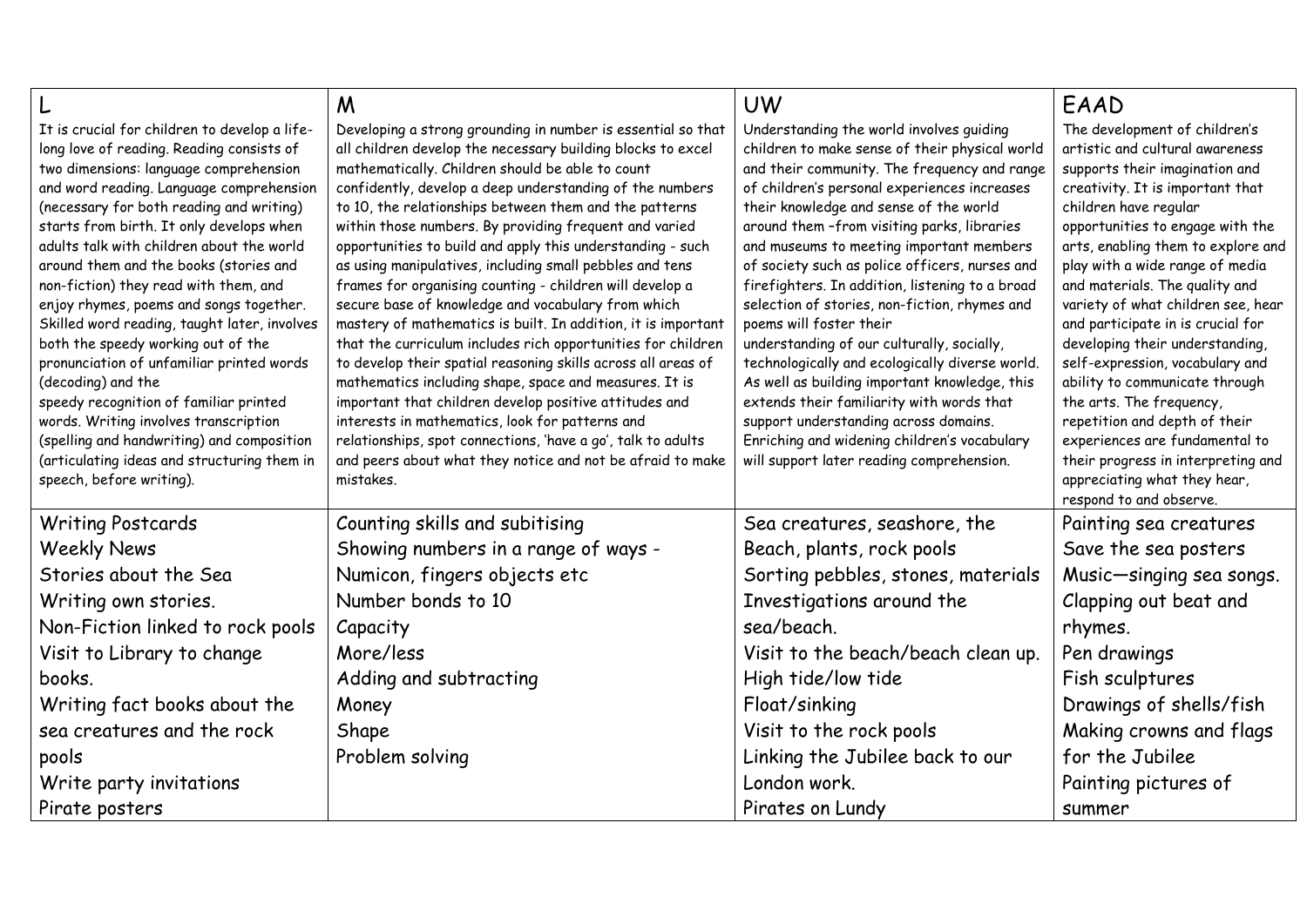| Map work and birds eye views or our trips, | Summer and how it fits into our |
|--------------------------------------------|---------------------------------|
| our local area and designing our own       | seasons.                        |
| treasure maps.                             | Finding out about Lundy Island  |
|                                            | Visit from the Lundy Warden     |
|                                            | How can we save our seas?       |

| Key Texts/stories first half of term. |                   |                              |             | Key Texts/stories second half of term. |             |                 |               |
|---------------------------------------|-------------------|------------------------------|-------------|----------------------------------------|-------------|-----------------|---------------|
| Commotion in the ocean                |                   | Pirates love Underpants      |             |                                        |             |                 |               |
| Sally and the Limpet                  |                   | Captain Jack and the Pirates |             |                                        |             |                 |               |
| Tiddler                               |                   |                              | Pirate Pete |                                        |             |                 |               |
| First half                            | Ocean             | Ocean                        | Save the    | Rock pooling. Compare                  | Jubilee     |                 |               |
| (Vocab)                               | animals           | animals                      | seas        | animals with ocean                     | Celebration |                 |               |
|                                       | Ocean             | Coral                        | Endangered  | animals                                | Reign       |                 |               |
|                                       | <b>Angel Fish</b> | <b>Habitat</b>               | Pollution   | Rock pool                              | Platinum    |                 |               |
|                                       | Sword             |                              | Plastic     | Tide                                   | Monarch     |                 |               |
|                                       | Fish              |                              | Recycle     | Shrimp                                 |             |                 |               |
|                                       | Stingray          |                              |             | Salt water                             |             |                 |               |
|                                       | Lobster           |                              |             | <b>Bladder wrack</b>                   |             |                 |               |
|                                       |                   |                              |             | Sea lettuce                            |             |                 |               |
| Second half                           | Summer            | Lundy                        | Lundy land, | What is a pirate?                      | Map work    | Famous          | Pirate        |
| (Vocab)                               | Season            | animals                      | boat,       | Cutlass                                | Birds eye   | Pirates/Pirates | Party         |
|                                       | Sunset            | <b>Island</b>                | habitats    | Eye patch                              | Left        | on Lundy        | <b>Invite</b> |
|                                       |                   | Puffin                       | Oldenburg   | <b>Hoist</b>                           | Right       |                 | Celebration   |
|                                       |                   | Seal                         | Terrain     | Loot                                   | Map         |                 |               |